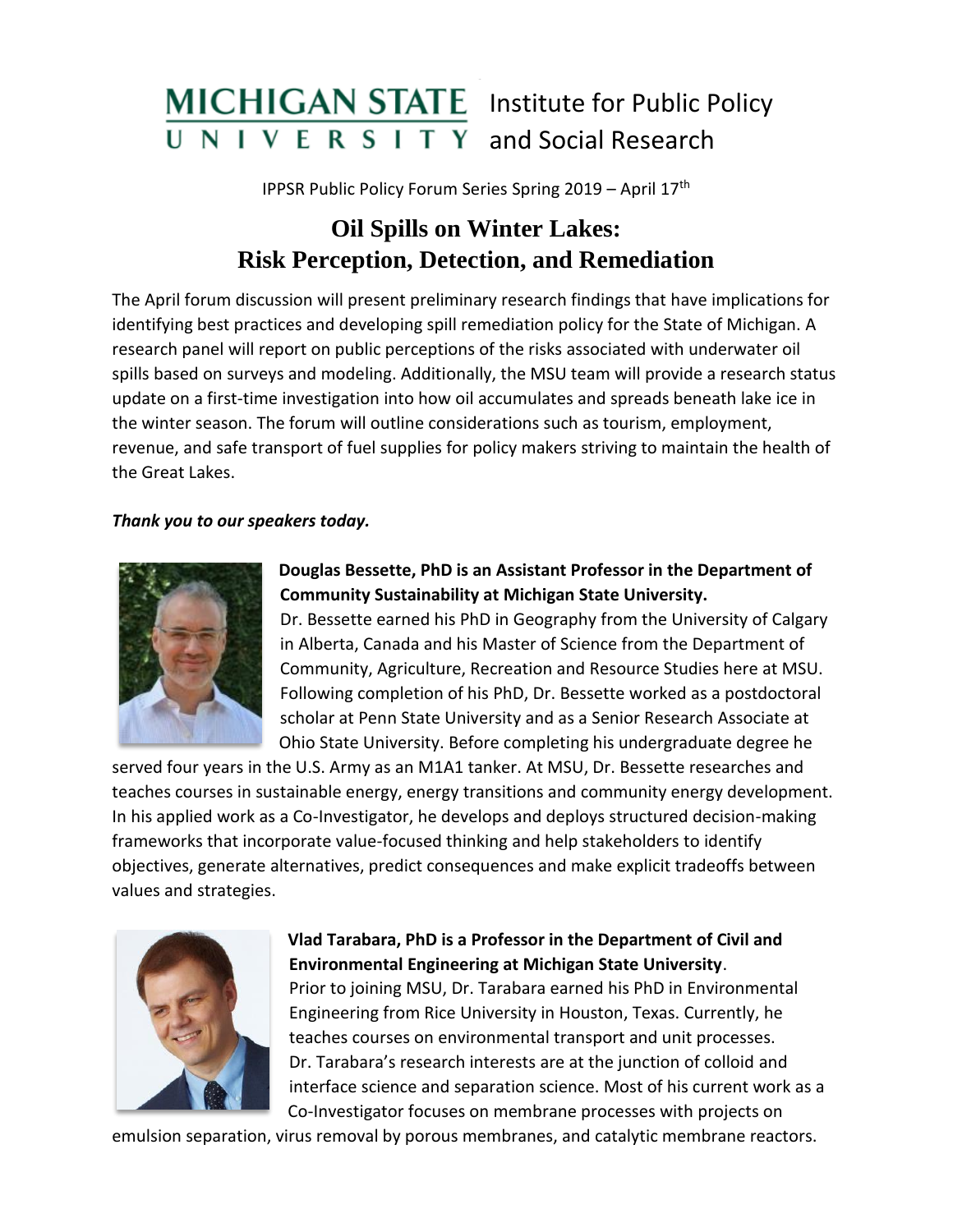Dr. Tarabara is a member of the Association of Environmental Engineering and Science Professors, International Water Association, and North American Membrane Society and serves as a Special Collections Editor of the ASCE Journal of Environmental Engineering. Dr. Tarabara was also awarded as a U.S. Fullbright Scholar in the Republic of Georgia in 2014.



#### **Michelle Rutty, PhD is an Assistant Professor in the Department of Community Sustainability at Michigan State University.**

Dr. Rutty holds a PhD in Geography from the University of Waterloo and a BA in International Development Studies from the University of Guelph. Prior to joining MSU, Dr. Rutty was a Postdoctoral Fellow at the Interdisciplinary Centre on Climate Change at the University of Waterloo. During this time, her research examined the vulnerability of coastal tourism in the Caribbean, as well as winter sports tourism to

climate change. This work has received international recognition, including awards and invitations to speak at a number of industry conferences to translate scientific knowledge into relevant information to aid tourism communities with climatic adaptation. At MSU, her research as a Co-Investigator involves interdisciplinary scholarship that brings together social and natural scientific approaches to examine human dimensions of climate change, particularly as it relates to the tourism sector.



#### **Robert Richardson, PhD is an Associate Professor in the Department of Community Sustainability at Michigan State University.**

As an ecological economist, his interests are in the study of the environment and development, particularly the contribution of ecosystem services to socioeconomic well-being. Dr. Richardson's research, teaching, and outreach program focuses primarily on sustainable development, and he uses a variety of methods from the behavioral and social sciences to study decision-making about the use

of natural resources and the values of ecosystem services. He has conducted research related to agricultural-environmental linkages, household food and energy security, and tradeoffs in decision-making about environmental management in southern and eastern Africa, Central America, Southeast Asia, and the United States. His work has been published in Ecological Economics, Environment and Development Economics, and World Development.